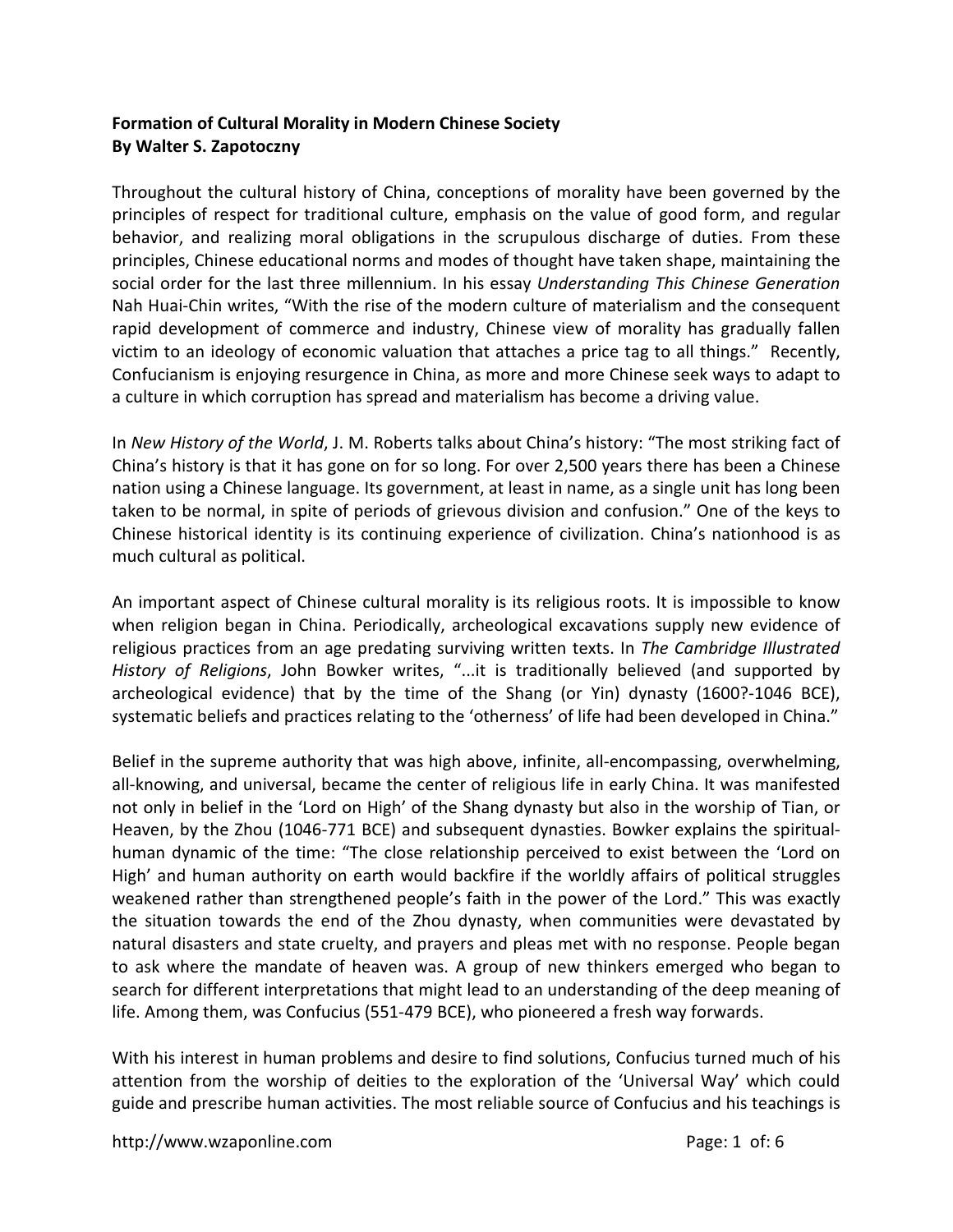a short collection, probably compiled by the second generation of his disciples, which became known as the *Analects*. Confucius introduced humanistic elements into ancient Chinese culture and transformed spiritual beliefs into humanistic practices. When one of his disciples asked what wisdom was, Confucius said that it was to devote yourself earnestly to human duties, and respect spiritual beings, but keep them at a distance.

According to Confucius, an individual's ultimate goal should be to live according to virtue, particularly the virtues of propriety, ritual, benevolence, charity, humanity, love, and kindness*.*  Confucius taught about the importance of rites which, to him, meant moral conventions and common decency. These rites or rituals take on an almost mystical quality in his dialogues. In chapter four, paragraph 4.13 of *The Analects of Confucius* he says, "If one can govern the country by observing ritual and showing deference, there is no more to be said. If one cannot govern the country by observing ritual and showing deference, what's the use of ritual?"

An objective of the *Analects* is that Confucius' disciples had a good understanding of justice as the single most important factor of political life. Confucius was suspect of laws, believing that they invite people to become, in his words, "tricky." He believed that laws brought out the worst in people. According to Confucius:

A king leads by his moral power. If he cannot set a moral example – if he cannot maintain and promote rituals and music, he forfeits the loyalty of his ministers and the trust of the people. The ultimate asset of the state is the trust of the people in their rulers: if that trust is lost, the country is doomed.

This idea centers on the concept of universal truths. In other words, laws are not needed because there are morally right and morally wrong activities. If one does what is morally right, then laws are not needed. Confucius taught that politics is an extension of ethic. He said, "Government is synonymous with rightness. If the king is righteous, how could anyone dare to be crooked?"

Simon Leys explains Confucius' statements about practicing the ritual, "The rites represent a fundamental Confucian value, more or less equivalent to out concept of civilization. On the formal level, they constitute a sort of liturgy, but like our own liturgical rites, these forms, when properly understood and performed, are not hollow: they are efficient and operative, they regulate and teach. When ritual practice becomes loose, civilization is eroded and barbarism creeps in."

Concentrating on improving the quality of human life, Confucius called for universal education. He strongly contended that in education there should be no classes. He believed that if a person did not learn, then he could not be, act, speak, or live in a proper way. Central to Confucius' curriculum is the set of ritual formulas known as *li*, which includes rites, moral codes, and rules of propriety. Teaching on rituals, Confucius did not intend to train his students simply to strictly follow rules but inspired them to become virtuous people, the most important virtue being *ren* (humaneness, benevolence, or humanity). A person of *ren* was called by Confucius a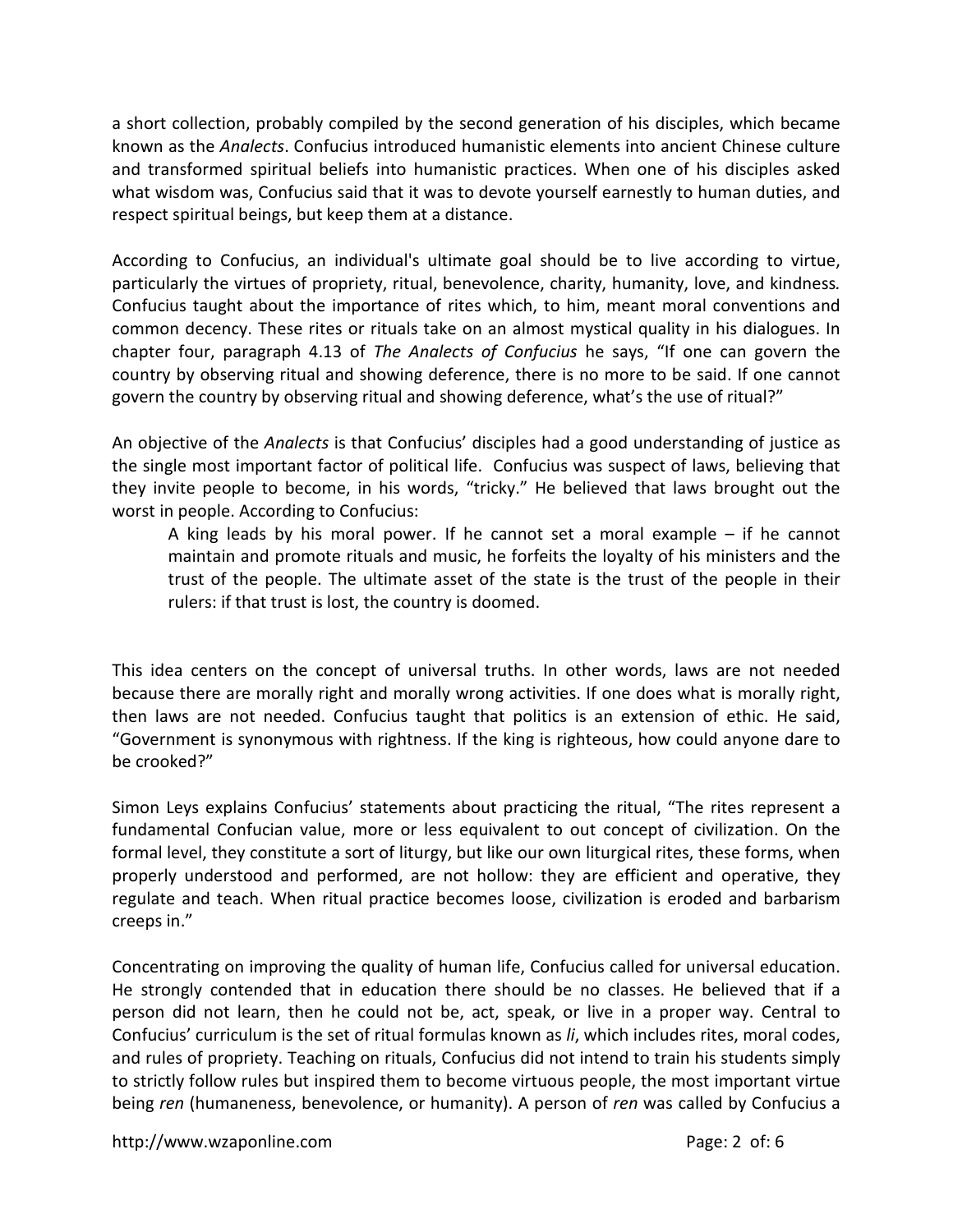gentleman or authoritative person, who would be the only legitimate person to govern because he had a heart of love and acted in accordance with rules of propriety. Confucius also taught Filial Piety as a humanistic expression of an individual's natural feeling toward his parents, without any relation to God or a spiritual authority.

Confucianism is not the only doctrine that has influenced China. Facing the same realities of chaos, immorality, and war, other doctrines competed with one another in the later part of the Zhou dynasty. Confucianism turned to morality for solutions; Mohism preached universal love as a panacea; Legalism emphasized the primacy of the state over individual autonomy; and Taoism advocated that the people distance themselves from society. The second private school of thought in ancient China, the Mohists, advocated the opposite approach to Confucianism, discarding both the affective and the hierarchical aspect of the ritual system, and instead extending the principle of punishment as a means of social control to all classes. They argued that moral criteria of behavior and action must lie in prosperity and the benefits this can bring. The Mohists reject ritual as a wasteful holdover from the past, abandoning the hierarchical nature of the ritual system. In place of *ren*, which the Confucianist saw as rooted in both spontaneous affection and spontaneous hierarchy, the Mohists advocated 'universal love' of all equally, as rooted in a system of command, threat of punishment, and centralized surveillance.

In *The Penumbra Unbound: The Neo-Taoist Philosophy of Guo Xiang* Brook A. Ziporyn writes:

Mencius (371?–289?), focusing on the spontaneity of fellow-feeling, partially in response to Taoist suggestions that the spontaneous of man was morally neutral, holds that human

nature is good in the sense of having spontaneous sprouts of inclination that can, if unobstructed and properly nourished, be developed into the full-fledged Mohists virtues; the positive system of ritual is in this case merely a concrete exfoliation of what is natural to man. The inability to stand the suffering of others is the sprout of Benevolence; shame and dislike for certain things is the sprout of Righteousness; yielding and deference are the sprout of Ritual; and approval and disapproval are the sprout of Wisdom.

In the third philosophical school, Legalism, the lone individual had no legitimate civil rights and any personal freedom had to strengthen the ruler. Fundamentally, the Legalists viewed the plebeian (common people of lower class) and their actions as evil and foolish.

Both the Mohist and Confucianist school focus quite centrally on social and ethical matters. Unlike the first wave of ancient Greek thinking, this tradition was initially almost completely preoccupied with cultural, political and ethical matters; *The Analects of Confucius* has nothing at all to say about the natural world, and very little to say about the metaphysical realm of gods and spirits, even, arguably, as a metaphysical justification for the ethical practices it hopes to promote. Mohist texts, while having more to say about the positive characteristics of the ruling deity, are clearly also ultimately concerned mainly with human ethics and social order. In sharp contrast to this is the school that comes to be known as Taoism or Daoism.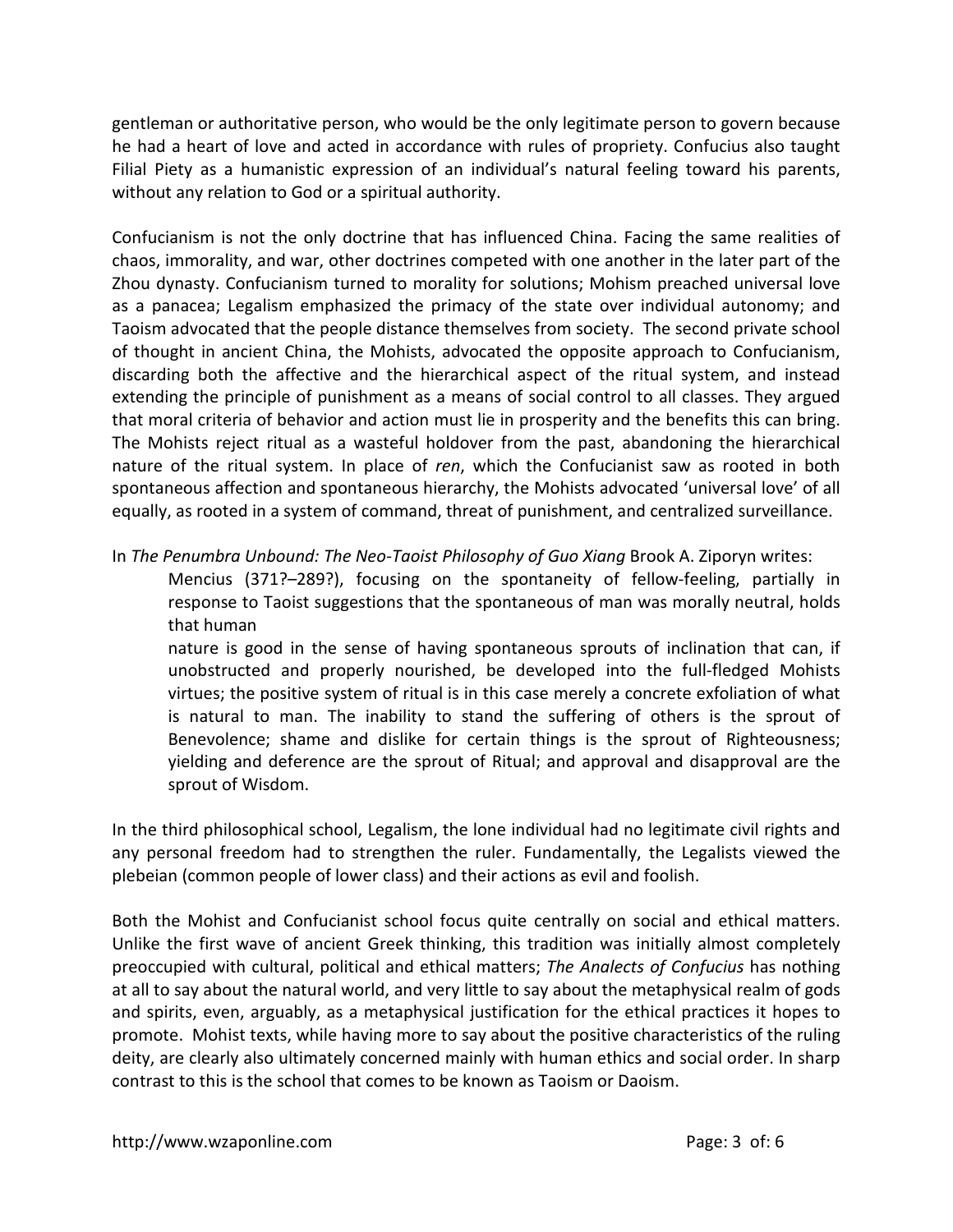There had been a long tradition in China of distinguishing state religion, practiced at the court and by government officials, from popular religion among the family and local communities. While this distinction was maintained during the Han dynasty, beliefs in Dao and a longing for immortality were widespread among the classes and were the inspiration behind a new religion that became an essential part of Chinese life. Daoism (*dao* meaning the Way) is the most mystical of the major doctrines. As the name suggests the focus on the Dao, or the Way. The Dao is the natural flow of the cosmos. Nature follows the Dao; humans with their conscious wills go against the Dao. The goal of the Daoist is to harmonize with the Dao and thereby become one with the cosmos, with nature, with all things. Daoism became like a cauldron in which useful elements of various practices, religious and non-religious alike were integrated into one system.

After the Han dynasty (618-906), China suffered more than three centuries of disunity and conflict. This ended with the establishment of the Sui dynasty (589-618) which was soon replaced by the Tang dynasty (618-906), a much better organized regime. Based on an economically richer and more civil society, organized religions flourished during this period and were to dominate the spiritual life of the people over and above folk and localized traditions. More religions of foreign origin were also becoming established. Religion, domestic politics, and international relations, and their interaction, became essential, vibrant characteristics of this period and played significant roles in promoting the quality of life in China. Buddhism, which was introduced during the Han period gradually, came to play a particularly important part of Chinese life.

When Buddhism arrived in China it found a culture that already possessed sophisticated religious and philosophical systems. It could not, therefore, become the leading ideology, supplanting the native systems and reducing them to secondary importance, as it had elsewhere. Buddhism had the most creative interaction with Daoism. Its meditation practices and ideas of liberation from death encouraged comparisons with Daoist techniques aimed at gaining immortality. As major religious and secular forces, Daoism and Buddhism penetrated all levels of society and became deeply involved in state politics. The co-existence of the three religions, Confucianism, Buddhism, and Daoism, made it possible for each to gain something from the others, which cultivated a moral sprit among the people.

Another most valuable and relevant characteristic of Chinese cultural history is its artistic quality. This has been a significant quality acknowledged by many international scholars. It was over half a century ago, an American scholar, George Rowley, wrote in the preface of his *Principles of Chinese Painting* characterizing Chinese culture saying: "The Chinese way of looking at life was not primarily through religion, or philosophy, or science, but through art." In the main, modern Western culture is scientific, but Chinese culture is still artistic, even in common life. A very unusual characteristic of Chinese culture is the dominant function of the artistic, which has controlled other aspects of the culture. The function of the artists has blended with philosophy and helped shape Chinese morality.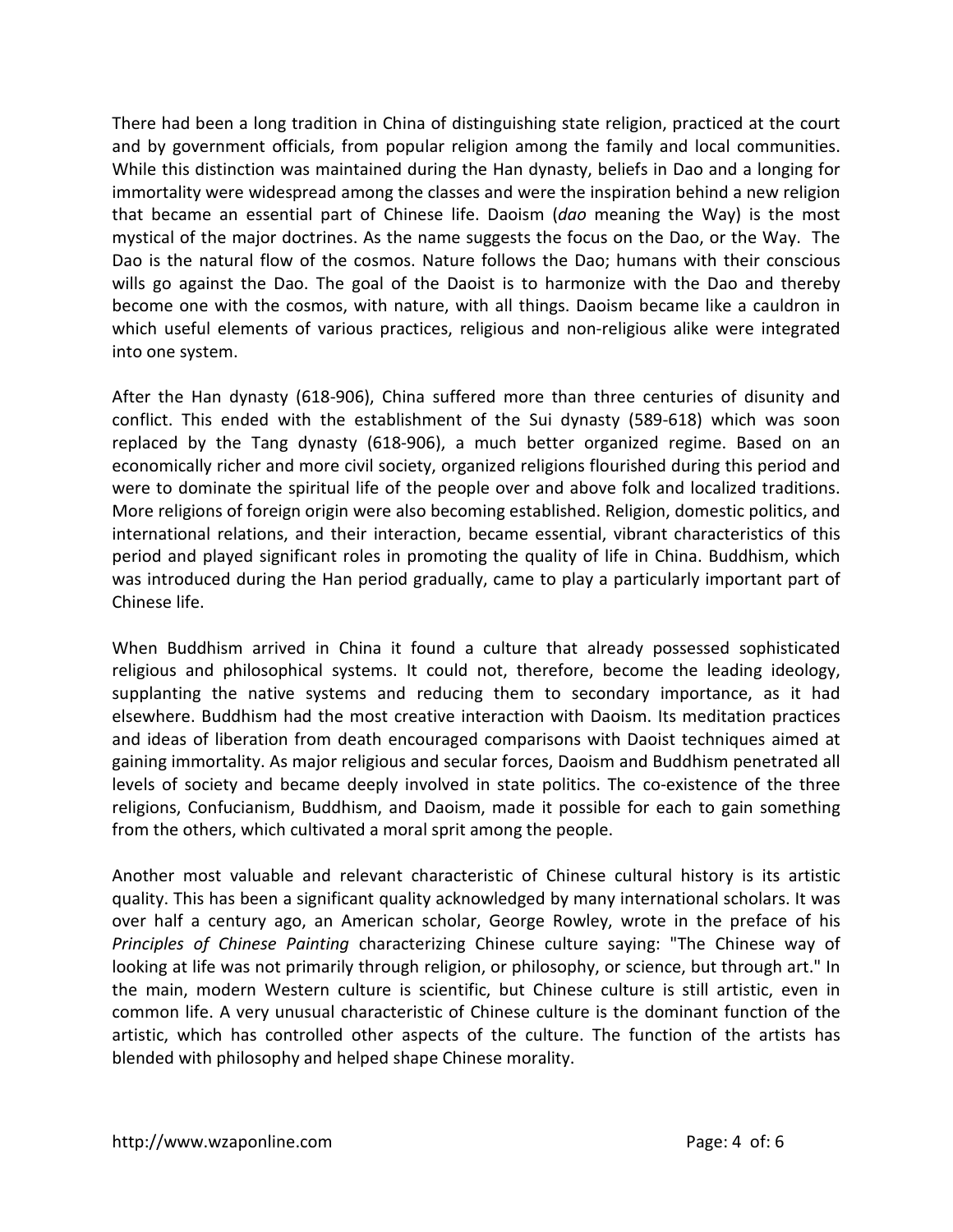From primitive religion, Chinese cultural morality has progressed to the development of philosophy and expanded its scope to arrive at the achievements of modern science. Of today's Chinese youth Huai-Chin writes, "Born during the closing days of the twentieth century, today's Chinese youth are caught between traditional and modern values and Chinese and Western currents of thought. Conflicting ideologies and spiritual anxiety manifests as the chaos and strife of modern times." These conflicting ideologies characterize China's current moral construct.

Today in China, humanism in morality, exhibits itself as a major contrast to the morality of the traditional Western world. In traditional West, the ultimate moral authority is God or Spirit. All the moral rules are based on this Spirit. But in Chinese culture, the ultimate moral authority is still the human world. In a certain sense, Chinese morality has transcended the world of spirits or the world of religion. This means, in Chinese culture, the practice of moral life is not following the spiritual authority or God, but to follow humanistic reflection and sensitivity. Straddling the end of the nineteenth and beginning of the twentieth century, China saw the ascendancy of modern culture over tradition and the blending and fusion of Eastern and Western influences in all aspects of life. These trends lead to a turbulent period in which waves of new thinking were awakened in Chinese society. For example, women, who lived sheltered lives hidden away at home were no longer binding their feet and struggling for equality of the sexes. Meanwhile, men, who formally spent their days reciting the classics and preparing to win fame in the imperial examinations, now shaved their beards, donned business suits, and sang the praises of all things Western. In short, regardless of age, knowledge, or events, Chinese culture is caught in the inevitable process of change. Faced with this situation, many in China see the degeneration of public morality and the vanishing of classical virtues. Many believe the answers lie with classical philosophy.

Confucianism is enjoying resurgence in China, as more and more Chinese seek ways to adapt to a culture in which corruption has spread and materialism has become a driving value. For many Chinese, a system of ethical teachings that stresses the importance of avoiding conflict and respecting hierarchy makes perfect sense, even if it was first in vogue centuries ago. Statesupported commemorations of Confucius have become more common, and the number of people studying his works has increased. Marx, Lenin and Mao Zedong are still the guiding political icons within China's Communist Party, but another much more senior figure in Chinese culture is making a big comeback, in the name of Confucius.

Confucius, who had been erased from all memory during the Cultural Revolution in the 1960s, is slowly being rehabilitated by political authorities to assume a new moral mission for modern China. "China is looking for something to take the place of a failed Marxism," William Theodore de Bary, the John Mitchell Mason Professor Emeritus of Columbia University and Provost Emeritus, told *The Wall Street Journal* recently. In the April 27, 2006 Issue of the *People's Daily Newspaper* Chinese President Hu Jintao said the Chinese government needs to invest more in education to foster a highly ethical nation. The article, entitled "Firmly Fostering a Socialist Ethics Concept on Honors and Disgraces", outlines how the government should put education at the top of its agenda. "Cultural undertakings should be facilitated to offer products that

http://www.wzaponline.com example and the page: 5 of: 6